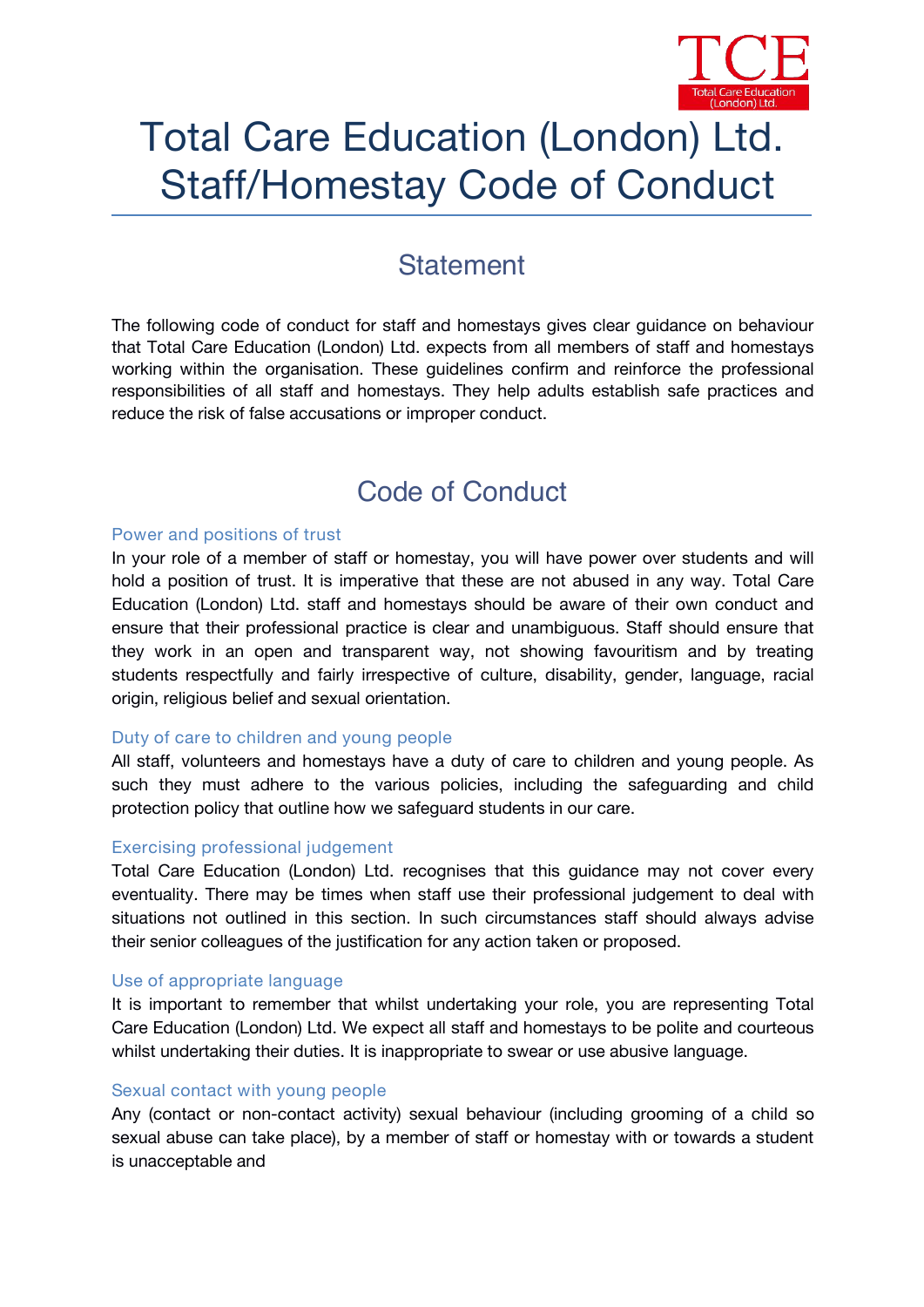

could be a matter for criminal and/or disciplinary proceedings. Students are protected by the same laws as adults in relation to non-consensual sexual behaviour, and by additional legal provisions depending on their age and understanding.

# **Communication with Students**

Communication with students should only be in a professional capacity, using appropriate language and tone. Any communication, for example via telephone or WeChat should be via a guardianship organisation device. Any complaints or concerns a homestay may have regarding their students' behaviour, should be communicated to Total Care Education (London) Ltd. immediately (available 24/7: Maria Pink 07718662748 or Pam Fei 07751758370).

# **Social contact with Students**

It is inappropriate for staff or homestays to befriend students and mix with them socially as a friend. However, students will be informed that they have 24-houraccess to Total Care Education (London) Ltd. staff and on call language interpreter should they need it.

# **Social contact with Parents / Agents / staff at partner schools**

As for students, it is inappropriate for guardianship organisation staff or homestays to befriend parents, agents or school staff on social media (unless they were previously friends). Total Care Education (London) Ltd. expects any contact that staff or homestays have with parents, agents and staff at partner schools to be courteous and polite as the individual is representing the organisation. It is inappropriate for staff or homestays to befriend parents, agents or staff at partner schools.

# **Physical contact including restraint**

Guardianship organisation staff or homestay family members are advised to avoid physical contact with students as even when well intentioned, this contact may be misconstrued by the student, an observer or any person to whom this action is described.There may also be cultural, gender sensitive or religious reasons about touching which the homestay member is not aware of. Guardianship organisation staff and homestay family members must be aware that any physical contact with a student may need to be explained and would be open to scrutiny. Physical restraint should only be used if the student is placing themselves or others at risk. Any restraint must be reported immediately to Total Care Education (London) Ltd. A written record must be submitted. Parents will be made aware and Total Care Education (London) Ltd. will investigate fully.

#### **An outright ban on any corporal punishment**

It is illegal to use corporal (physical) punishment. Any reported incidences of corporal punishment will be reported by Total Care Education (London) Ltd. to the police.

# **Care of distressed Students**

Where a student is upset or distressed (for example due to homesickness) remember that sympathy and help can be given using kind words. Also, sitting with the student and listening to them until they feel better can also be of great comfort. Staff and homestays should, therefore, use their professional judgement at all times and in cases where this may be unavoidable (for example a young child who has fallen over, makes physical contact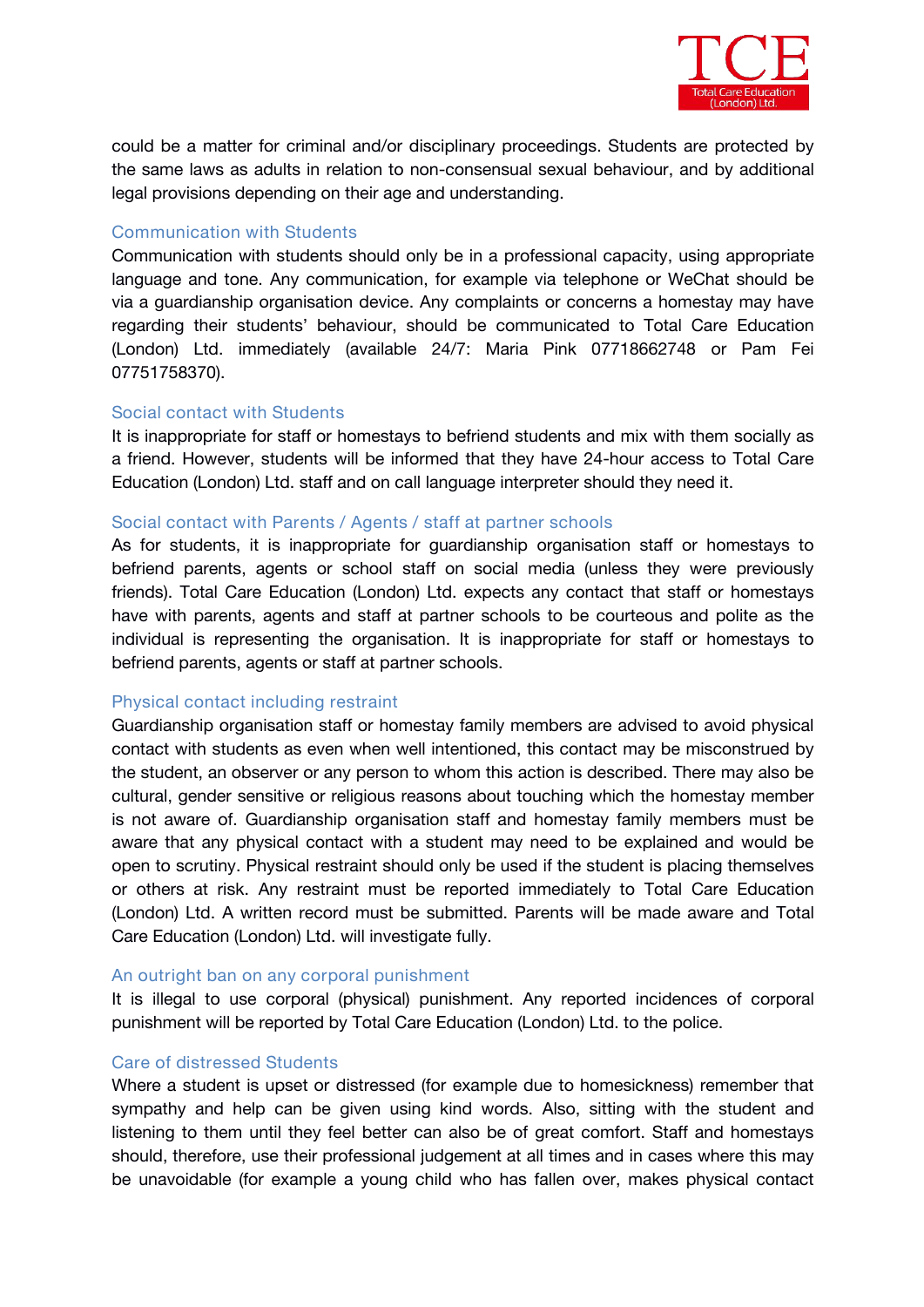

with the primary carer first or is crying with homesickness), we would recommend asking a child if physical comfort is wanted before giving it.

However in the majority of cases it would not be appropriate and we do not recommend physical contact, and would encourage comforting the child as detailed above.

#### **One-to-one meetings**

Members of staff and homestays should be mindful when meeting students on a one-to one basis. Staff meeting students should do so in a public space, such as a school classroom, meeting room or common room. If meeting students outside of school the meetings should take place in a public area such as a coffee shop. In the homestay environment, homestays and their families should avoid going into the student's bedroom or inviting them into their bedroom.

# **Students' entitlement to privacy**

Guardianship organisation staff and homestays must respect student's right to privacy. That means not entering their bedrooms (unless the homestay is required to clean the room, and this should only be undertaken with prior warning and when the student is not in the room), ensuring that bathrooms have suitably locks and respecting the student's right to retreat to their rooms (should not have locks) or a quiet area in the home if they feel the need. When students wish to email or call home, they should be allowed to do so in privacy.

# **Transporting Students**

Staff may at times be expected to transport students, for example to the airport, homestay, school or other out of school activities. A log of these journeys should be recorded. Any cars used must meet all legal requirements (e.g. MOT and insurance). Students should travel in the back of the vehicle and must wear seatbelts. Homestays transporting students should do so in line with the guidance included in the Homestay Handbook.

# **Gifts and rewards**

Total Care Education (London) Ltd. staff should not give gifts to students on a regularbasis and should not give gifts of any significant value. Similarly, such gifts should not be given to the families of students as this could be interpreted as a gesture to groom or bribe a student. Where a reward is given to a student, this should be in accordance with agreed practice, consistent with the behaviour policy and not based on favouritism. On no account should any monetary gifts be given.

There may be occasions where students or their families may want to present you with a gift, for example as a thank you. You can accept gifts (not monetary) and hospitality, which are small gestures and are of low value. Any gift or hospitality which is more than just a token, defined as having a large value should be politely refused or returned.

# **Use of photographs and videos**

Staff should ensure that only photography, videos or images of students are taken with their and their parent's consent and that these are published where such consent has been obtained. Images should be securely stored and used only by those authorised to do so.